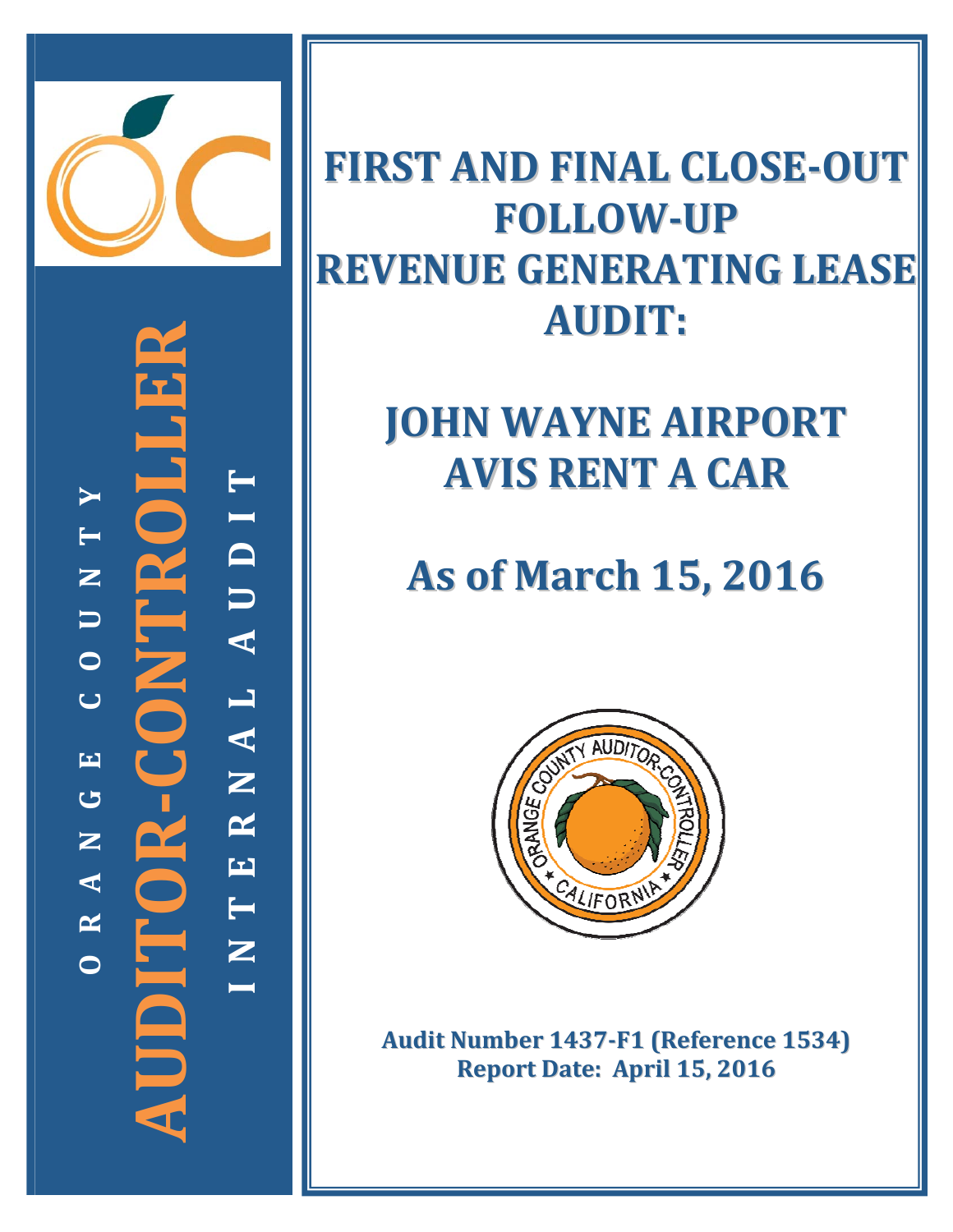

### **Eric H. Woolery, CPA Orange County Auditor‐Controller**

**Toni Smart, CPA Scott Suzuki, CPA, CIA, CISA Nancy Ishida, CPA, CIA, CISA Susan Nestor, CPA, CIA Brenda Tran, CPA**

**Director, Internal Audit Assistant Director Senior Audit Manager Audit Manager I Senior Internal Auditor**

**12 Civic Center Plaza, Room 200 Santa Ana, CA 92701**

Auditor‐Controller Web Site www.ac.ocgov.com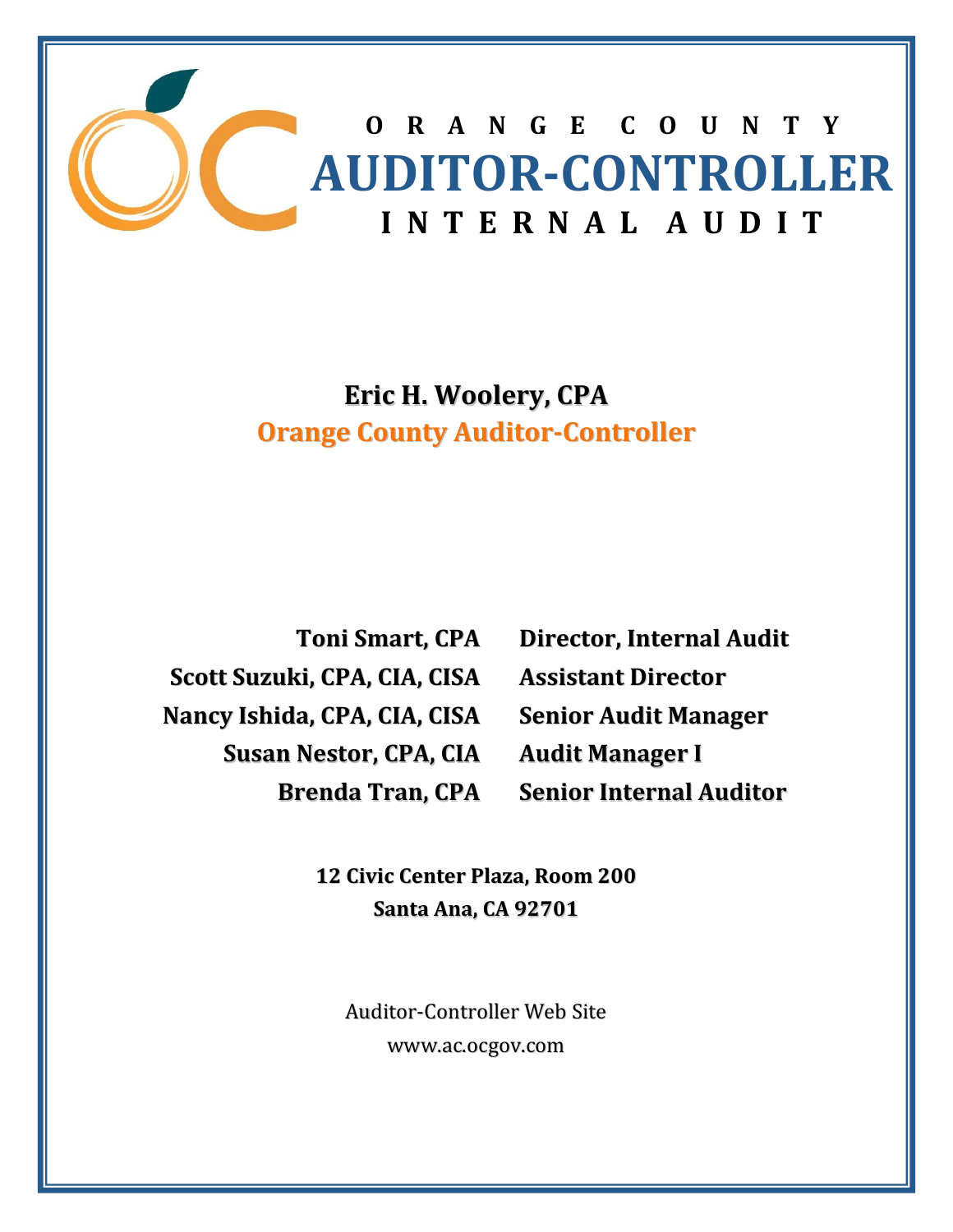

#### **ERIC H. WOOLERY, CPA**  AUDITOR-CONTROLLER



#### **Transmittal Letter**

 **Audit No. 1437-F1 (Reference 1534)** 

**April 15, 2016** 

**TO:** Barry A. Rondinella, Airport Director John Wayne Airport

**SUBJECT:** First and **Final Close-Out Follow-Up** Revenue Generating Lease Audit: John Wayne Airport/Avis Rent A Car, Original Audit No. 1437, Issued June 11, 2015

We have completed our First and Final Close-Out Follow-Up Revenue Generating Lease Audit of John Wayne Airport/Avis Rent A Car. Our audit was limited to reviewing, as of March 15, 2016, action taken to implement the **one (1) recommendation** from our original audit report.

The results of our First Follow-Up Audit are discussed in the **Internal Auditor's Report** following this transmittal letter. We are pleased to report that our First Follow-Up Audit found that John Wayne Airport and Avis Rent A Car have **implemented the one (1) recommendation** from our original audit report. **As such, this report represents the final close-out of the original audit.** 

Each month I submit an **Audit Status Report** to the Board of Supervisors (BOS) where I detail any material and significant audit findings released in reports during the prior month and the implementation status of audit recommendations as disclosed by our Follow-Up Audits. Accordingly, the results of this audit will be included in a future status report to the BOS.

 Toni Smart, CPA, Director Auditor-Controller Internal Audit Division

#### **Attachment**

Other recipients of this report: Members, Board of Supervisors Members, Audit Oversight Committee Eric H. Woolery, Auditor-Controller Frank Kim, County Executive Officer Mark Denny, Chief Operating Officer Jessica Witt, Deputy Chief Operating Officer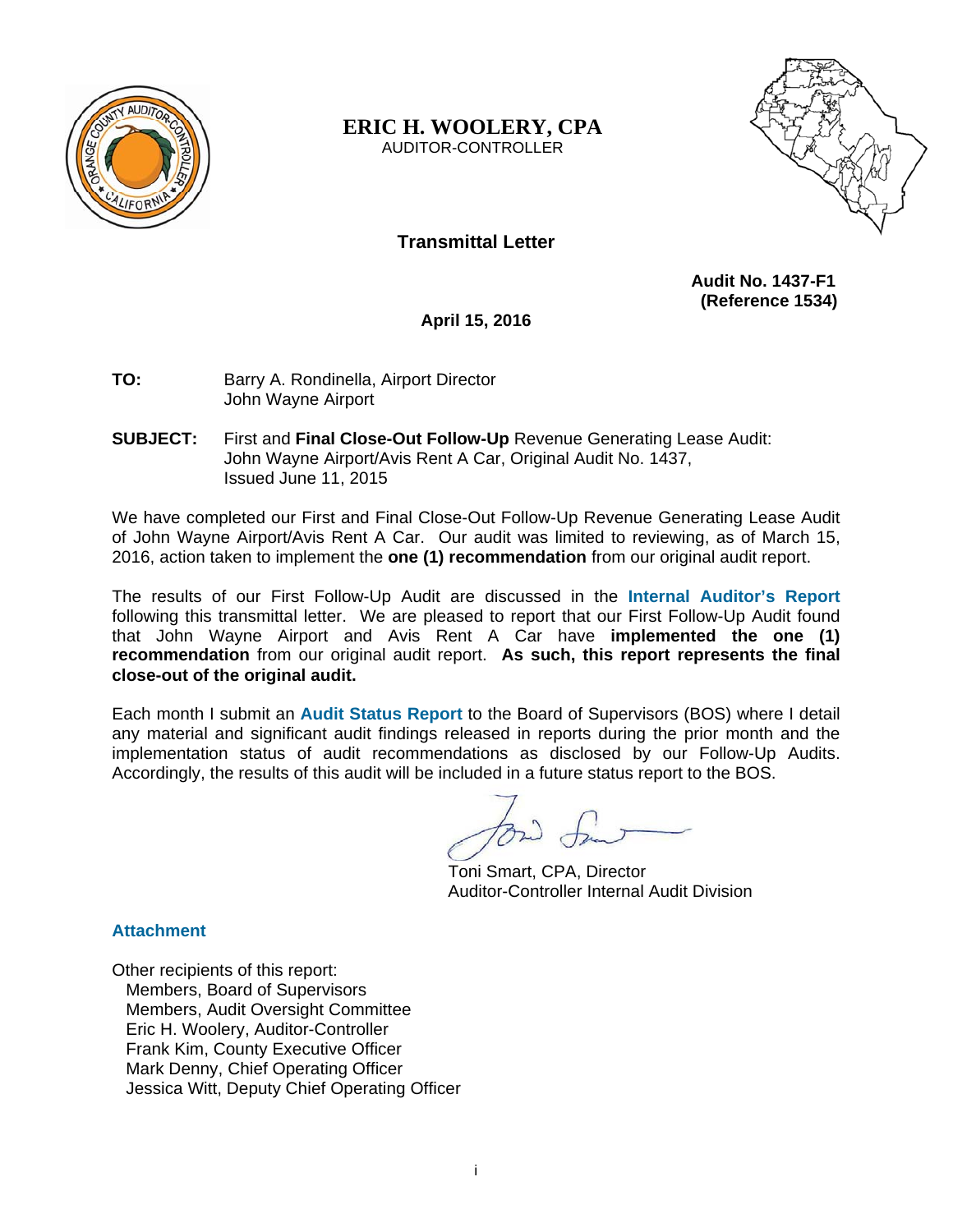Courtney Wiercioch, Assistant Airport Director, JWA Ralph Sanchez, Deputy Airport Director, JWA/Business Development Barbara Swift, Manager, JWA/Business Development/Asset Management Mariane Teschner, Deputy Airport Director, JWA/Finance & Administration Tonya Riley, Director, Satellite Accounting Operations, Auditor-Controller Vivienne Thornton, Accounting Manager II, JWA/Accounting Operations, Auditor-Controller Jessie Zhu, Accounting Manager I, JWA/Accounting Operations, Auditor-Controller Kenneth Wong, Quality Assurance and Compliance Manager, JWA Foreperson, Grand Jury Robin Stieler, Clerk of the Board of Supervisors Macias Gini & O'Connell LLP, County External Auditor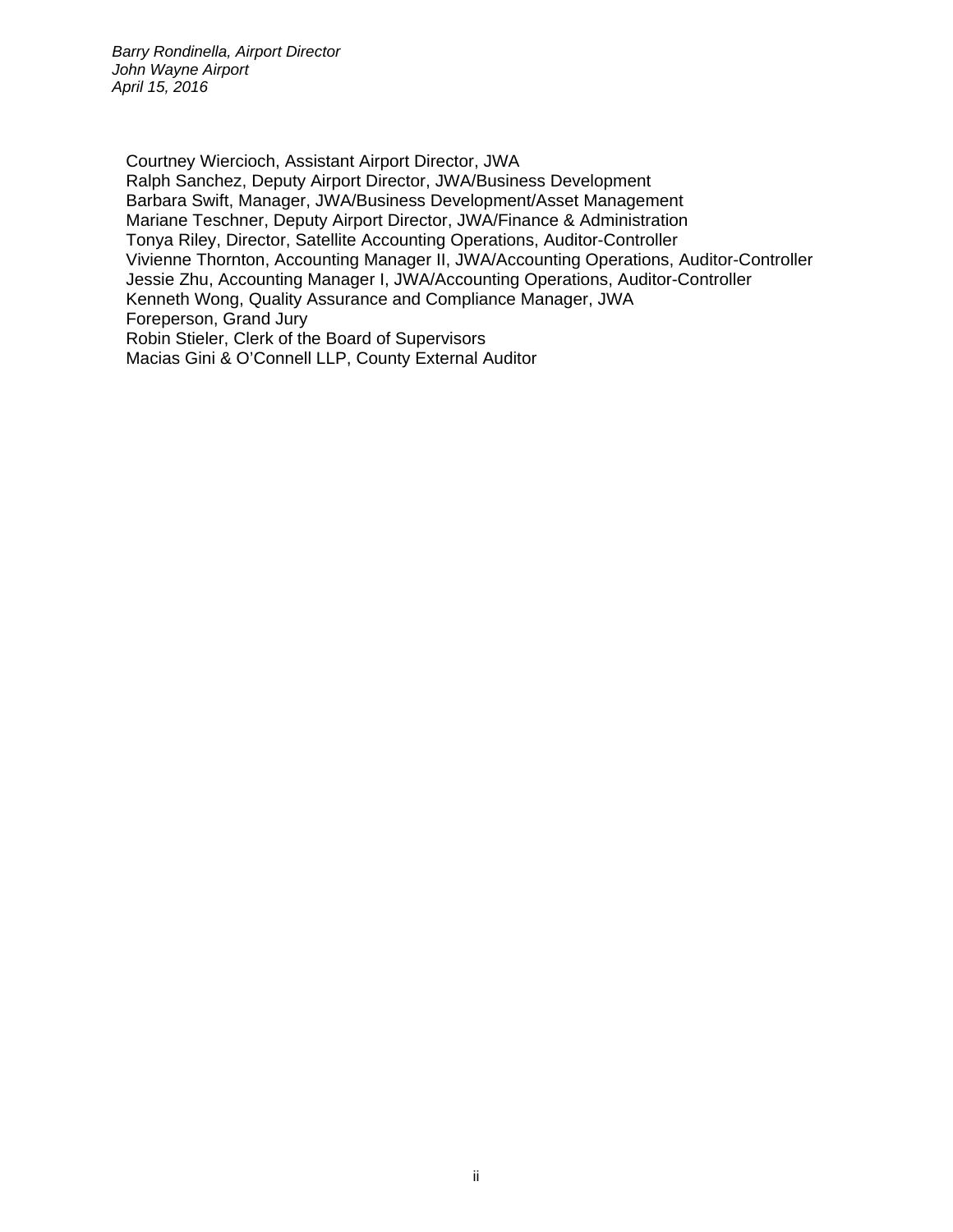

*First and Final Close-Out Follow-Up Revenue Generating Lease Audit: John Wayne Airport/Avis Rent A Car Audit No. 1437-F1 (Reference 1534)* 

| <b>Transmittal Letter</b>        |                      |
|----------------------------------|----------------------|
| <b>Internal Auditor's Report</b> |                      |
| <b>SCOPE</b>                     | 1                    |
| <b>BACKGROUND</b>                | $\blacktriangleleft$ |
| <b>RESULTS</b>                   | 1                    |